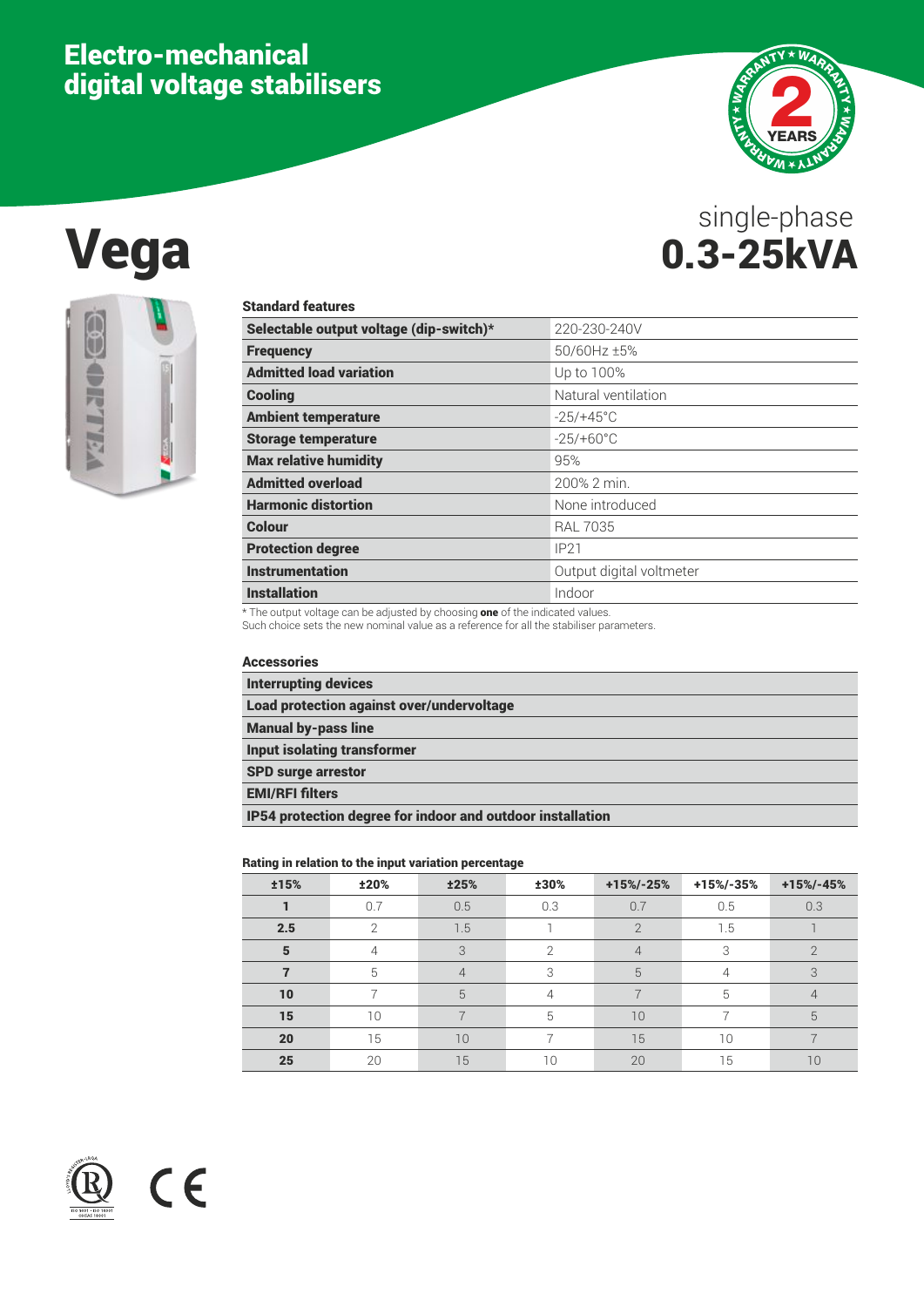### Vega single-phase 0.3-25kVA

Vega stabilisers are available for different ranges of input voltage fluctuation.

Standard models offer a **double input connection** so that with the same unit two different input variations (±15/±20% or ±25/±30%) can be dealt with.

An **automatic circuit breaker** is mounted on the regulation circuit to protect against overload and short circuit on the voltage regulator, whilst the auxiliary circuit is protected by fuses.

A digital display on the front panel shows the output voltage and the alarms (min/max output voltage, gearmotor lock, internal overheating, regulator overload)

The control logic is based on a digital **microprocessor**.

All Vega stabilisers are fitted with the **same control card**, thus simplifying maintenance operations and spare parts storage.





#### Wide range

symmetrical:  $\pm 15\%$ ,  $\pm 20\%$ ,  $\pm 25\%$ ,  $\pm 30\%$  (other on request)  $-$  asyimmetrical:  $+15\%$ /-25%,  $+15\%$ /-35%,  $+15\%$ /-45% (other on request) Output voltage accuracy: **±0.5%**.



#### **Technology**

Control logic based on digital **microprocessor** operating with a software specifically developed.



#### Long life

System voltage regulator with **rollers** (without brushes, which are subject to heavy wear & tear).



#### **Protection**

The voltage regulator is protected by a **circuit breaker** with magneto thermal release. The auxiliary circuit is protected by fuses.



#### **Instrumentation**

A **digital display** providing with output voltage and alarm readings is fitted on the front panel.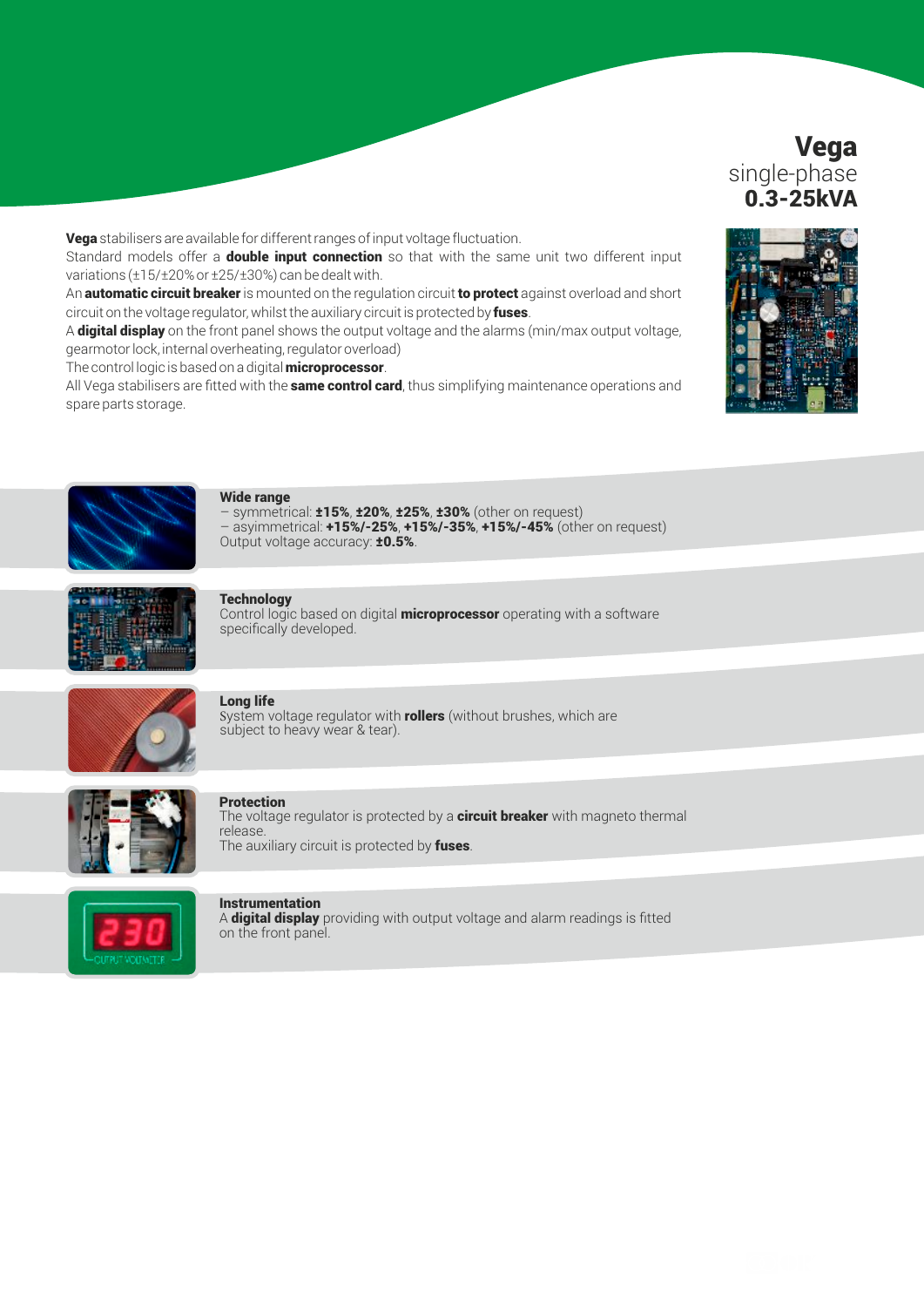## Vega single-phase 0.3-25kVA

| <b>Type</b>                                                                                                          |                                               |                           |                           |                             |                            |                          |                   |                     |                |        |
|----------------------------------------------------------------------------------------------------------------------|-----------------------------------------------|---------------------------|---------------------------|-----------------------------|----------------------------|--------------------------|-------------------|---------------------|----------------|--------|
|                                                                                                                      | voltage<br>variation<br>range<br><b>Input</b> | Rating                    | Input<br>voltage<br>range | Maximum<br>input<br>current | Output<br>voltage<br>±0.5% | <b>Output</b><br>current | <b>Efficiency</b> | Speed<br>regulation | <b>Cabinet</b> | Weight |
|                                                                                                                      | $[\%]$                                        | [kVA]                     | $[V]$                     | $[A]$                       | $[V]$                      | $[A]$                    | $[\%]$            | [ms/V]              | Type           | [kq]   |
|                                                                                                                      |                                               |                           |                           |                             |                            |                          |                   |                     |                |        |
| Input voltage variation range <b>±20%/±15%</b> (the values listed in the table are referred to 230V nominal voltage) |                                               |                           |                           |                             |                            |                          |                   |                     |                |        |
| $0.7 - 20$<br>$1 - 15$                                                                                               | ±20<br>±15                                    | 0.7                       | 184-276                   | 3.8<br>5                    | 230                        | 3<br>4.3                 | >96               | 12                  | 12             | 16     |
|                                                                                                                      |                                               | $\overline{1}$            | 195-265                   |                             |                            |                          |                   | 16                  |                |        |
| $2 - 20$                                                                                                             | ±20                                           | $\overline{2}$            | 184-276                   | 11                          | 230                        | 8.7                      | >96               | 12                  | 12             | 24     |
| $2.5 - 15$                                                                                                           | ±15                                           | 2.5                       | 195-265                   | 13                          |                            | 11                       |                   | 16                  |                |        |
| $4 - 20$                                                                                                             | ±20                                           | $\overline{4}$            | 184-276                   | 21                          | 230                        | 17                       | >96               | 12                  | 12             | 28     |
| $5 - 15$                                                                                                             | ±15                                           | 5                         | 195-265                   | 26                          |                            | 22                       |                   | 16                  |                |        |
| $5 - 20$                                                                                                             | ±20                                           | $\mathbf 5$               | 184-276                   | 28                          | 230                        | 22                       | >98               | 12                  | 13             | 41     |
| $7 - 15$                                                                                                             | ±15                                           | $\overline{7}$            | 195-265                   | 35                          |                            | 30                       |                   | 16                  |                |        |
| $7 - 20$                                                                                                             | ±20                                           | $\overline{7}$            | 184-276                   | 38                          | 230                        | 30                       | >98               | 12                  | 13             | 47     |
| $10 - 15$                                                                                                            | ±15                                           | 10                        | 195-265                   | 51                          |                            | 43                       |                   | 16                  |                |        |
| $10 - 20$                                                                                                            | ±20                                           | 10                        | 184-276                   | 54                          | 230                        | 43                       | >98               | 12                  | 13             | 55     |
| $15 - 15$                                                                                                            | ±15                                           | 15                        | 195-265                   | 76                          |                            | 65                       |                   | 16                  |                |        |
| $15 - 20$                                                                                                            | ±20                                           | 15                        | 184-276                   | 81                          | 230                        | 65                       | >98               | 12                  | 22             | 92     |
| $20 - 15$                                                                                                            | ±15                                           | 20                        | 195-265                   | 102                         |                            | 87                       |                   | 16                  |                |        |
| $20 - 20$                                                                                                            | ±20                                           | 20                        | 184-276                   | 109                         | 230                        | 87                       | >98               | 12                  | 22             | 115    |
| $25 - 15$                                                                                                            | ±15                                           | 25                        | 195-265                   | 128                         |                            | 109                      |                   | 16                  |                |        |
|                                                                                                                      |                                               |                           |                           |                             |                            |                          |                   |                     |                |        |
| Input voltage variation range 130%/125% (the values listed in the table are referred to 230V nominal voltage)        |                                               |                           |                           |                             |                            |                          |                   |                     |                |        |
| $0.3 - 30$                                                                                                           | ±30                                           | 0.3                       | 161-300                   | 1.9                         | 230                        | 1.3                      | >96               | $\,8\,$             | 12             | 16     |
| $0.5 - 25$                                                                                                           | ±25                                           | 0.5                       | 172-288                   | 2.9                         |                            | 2.2                      |                   | 10                  |                |        |
| $1 - 30$                                                                                                             | ±30                                           | $\overline{\phantom{a}}$  | 161-300                   | 6.2                         | 230                        | 4.3                      | >96               | $\,8\,$             | 12             | 24     |
| $1.5 - 25$                                                                                                           | ±25                                           | 1.5                       | 172-288                   | 8.7                         |                            | 6.5                      |                   | 10                  |                |        |
| $2 - 30$                                                                                                             | ±30                                           | $\mathbf{2}$              | 161-300                   | 12                          | 230                        | 8.7                      | >96               | $\,8\,$             | 12             | 28     |
| $3 - 25$                                                                                                             | ±25                                           | 3                         | 172-288                   | 17                          |                            | 13                       |                   | 10                  |                |        |
| $3 - 30$                                                                                                             | ±30                                           | $\ensuremath{\mathsf{3}}$ | 161-300                   | 19                          | 230                        | 13                       | >98               | 8                   | 13             | 41     |
| $4 - 25$                                                                                                             | ±25                                           | $\overline{4}$            | 172-288                   | 23                          |                            | 17                       |                   | 10                  |                |        |
| $4 - 30$                                                                                                             | ±30                                           | $\overline{4}$            | 161-300                   | 25                          | 230                        | 17                       | >98               | $\,8\,$             | 13             | 47     |
| $5 - 25$                                                                                                             | ±25                                           | 5                         | 172-288                   | 29                          |                            | 22                       |                   | 10                  |                |        |
| $5 - 30$                                                                                                             | ±30                                           | 5                         | 161-300                   | 31                          | 230                        | 22                       | >98               | $\,8\,$             | 13             | 56     |
| $7 - 25$                                                                                                             | ±25                                           | $\overline{7}$            | 172-288                   | 40                          |                            | 30                       |                   | 10                  |                |        |
| $7 - 30$                                                                                                             | ±30                                           | $\overline{7}$            | 161-300                   | 44                          | 230                        | 30                       | >98               | 8                   | 22             | 92     |
| $10 - 25$                                                                                                            | ±25                                           | 10                        | 172-288                   | 57                          |                            | 43                       |                   | 10                  |                |        |
| $10 - 30$                                                                                                            | ±30                                           | 10                        | 161-300                   | 62                          | 230                        | 43                       | >98               | 8                   | 22             | 115    |
| $15 - 25$                                                                                                            | ±25                                           | 15                        | 172-288                   | 87                          |                            | 65                       |                   | 10                  |                |        |